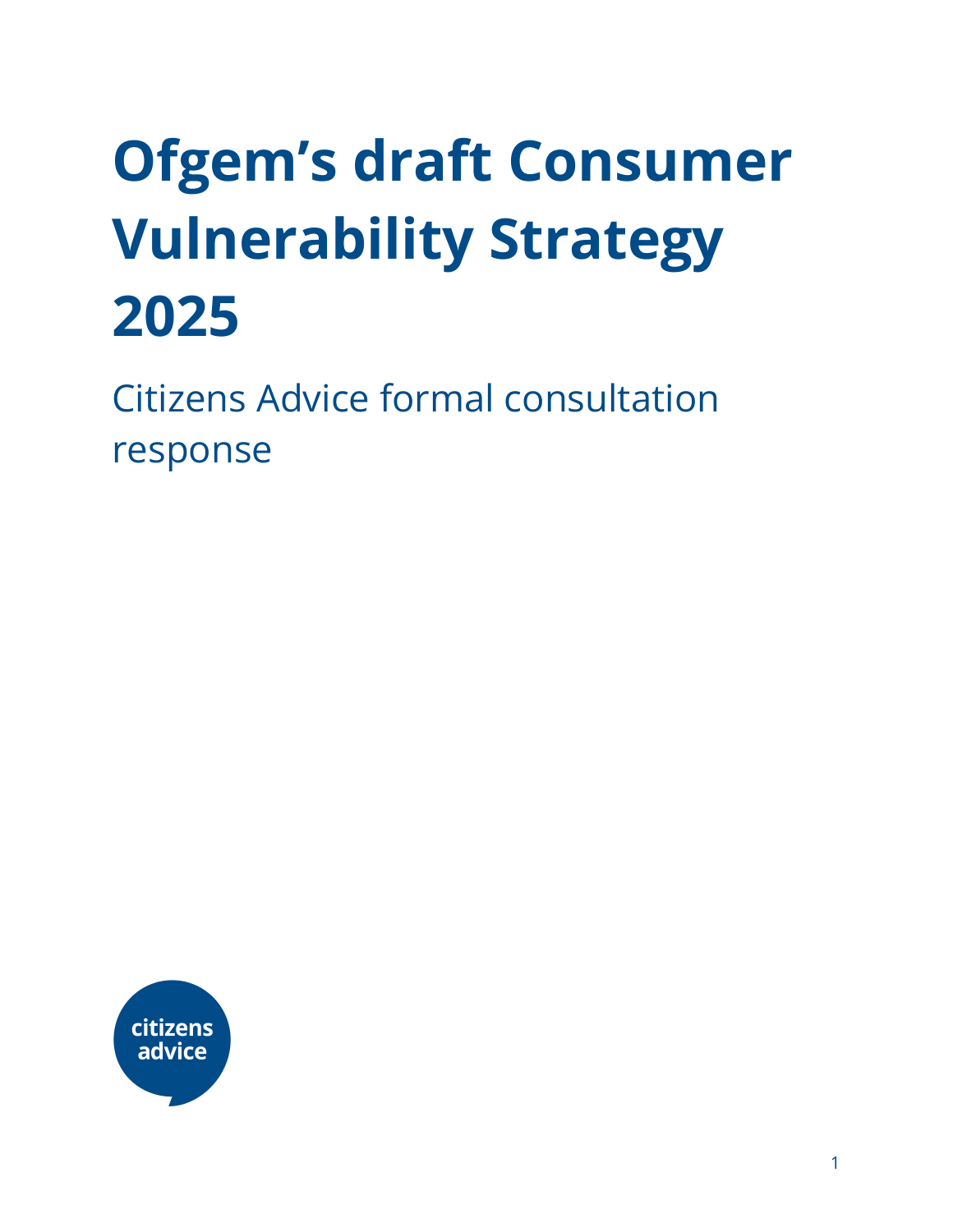# **Introduction**

Citizens Advice provides free, independent and impartial advice to anyone who needs it. We are the statutory advocate for energy and post consumers and run the national consumer helpline. Last year we helped 2.7 million people with 6.3 million problems.

We are pleased to respond to the consultation on Ofgem's updated draft Consumer Vulnerability Strategy 2025.

We have previously stated what we would like to see included in this strategy update in our letter response to Ofgem's open letter from last year. In this response<sup>1</sup> we've identified five key challenges that Ofgem, the government and the energy sector need to tackle in the coming years, in order to better support consumers in vulnerable situations:

- 1. Bringing help closer to consumers who need it
- 2. Radically improving the prepay experience
- 3. Providing universal protection and a seamless customer journey
- 4. Creating an inclusive market
- 5. Preventing vulnerability in future markets

These five themes are similar to those that Ofgem have identified in their draft strategy update.

In our letter we also outlined our previous work on vulnerability since the publication of the last vulnerability strategy in 2013. We have detailed our upcoming research reports which will be published over the summer and the rest of this year.

For this consultation response, we have used evidence from contacts to our general consumer service, cases from our local citizens advice and case studies from our specialist advice service, the Extra Help Unit. We have also used evidence from our policy research work.

This response is not confidential and may be published in full on your website.

For more information on this response please contact Lauren Snoxell, [lauren.snoxell@citizensadvice.org.uk](mailto:lauren.snoxell@citizensadvice.org.uk)

<sup>&</sup>lt;sup>1</sup> Citizens Advice, Response to Ofgems open letter to updating the consumer [vulnerability](https://www.citizensadvice.org.uk/about-us/policy/policy-research-topics/energy-policy-research-and-consultation-responses/energy-consultation-responses/citizens-advice-response-to-ofgems-open-letter-to-updating-the-consumer-vulnerability-strategy/) strategy (2019)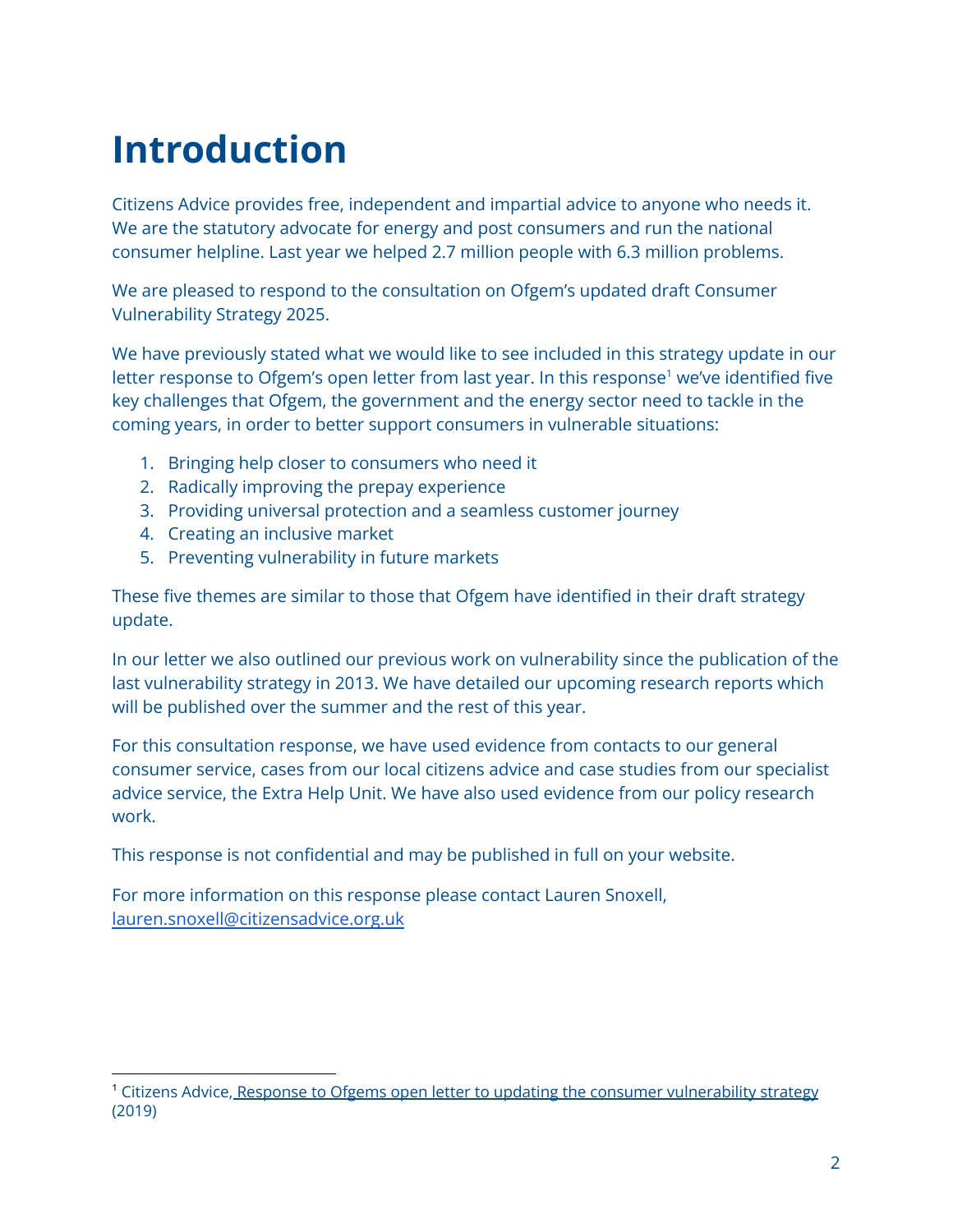# **Response to questions**

# **Question 1: Do you agree with the five priority themes and the outcomes we will aim for (as set out in chapter 3-7 and annex 2)?**

We agree with the themes listed in the strategy and broadly with the outcomes. These reflect the key areas of concerns we previously set out in our open letter.<sup>2</sup> It would be beneficial if the outcomes and measures were reviewed once the proposed analytical framework is developed, to provide a better understanding of how different groups of consumers will be affected.

## **1. Improving identification of vulnerability and smart use of data**

We agree that this should be a priority theme. The previous strategy was successful in defining vulnerability and improving understanding in the industry around the transient nature of vulnerability.<sup>3</sup> However, challenges still exist for many suppliers in identifying these customers and they need to ensure they allow for opportunities to identify customers in vulnerable situations at all points of contact.

In recent years, too many companies have entered the market that were not adequately prepared to offer a safe or acceptable minimum level of customer service. Many of them have had inadequate processes to identify customers in vulnerable circumstances and support customers.

Smart data represents a huge opportunity to help consumers in vulnerable situations: from the creation of new services to help them save money, to the ability to better identify vulnerability and even to connect with remote healthcare systems. This data will specifically enable suppliers to monitor self disconnections and will highlight customers who are regularly in this situation. For this to be fully effective, the smart meter roll out needs to be completed.

Forthcoming Citizens Advice research has found that while consumers consider "identifying vulnerability" as one of the most acceptable uses of smart meter data they are more wary when asked specifically about their own data being used for this purpose. Such interventions are often regarded as "for other people" with views differing when it is targeted at them. Ofgem and energy companies must consider these competing views

<sup>&</sup>lt;sup>2</sup> Citizens Advice, Response to Ofgems open letter to updating the consumer [vulnerability](https://www.citizensadvice.org.uk/about-us/policy/policy-research-topics/energy-policy-research-and-consultation-responses/energy-consultation-responses/citizens-advice-response-to-ofgems-open-letter-to-updating-the-consumer-vulnerability-strategy/) strategy (2019)

<sup>&</sup>lt;sup>3</sup> Ofgem, Consumer [Vulnerability](https://www.ofgem.gov.uk/ofgem-publications/75550/consumer-vulnerability-strategy-pdf) Strategy (2013)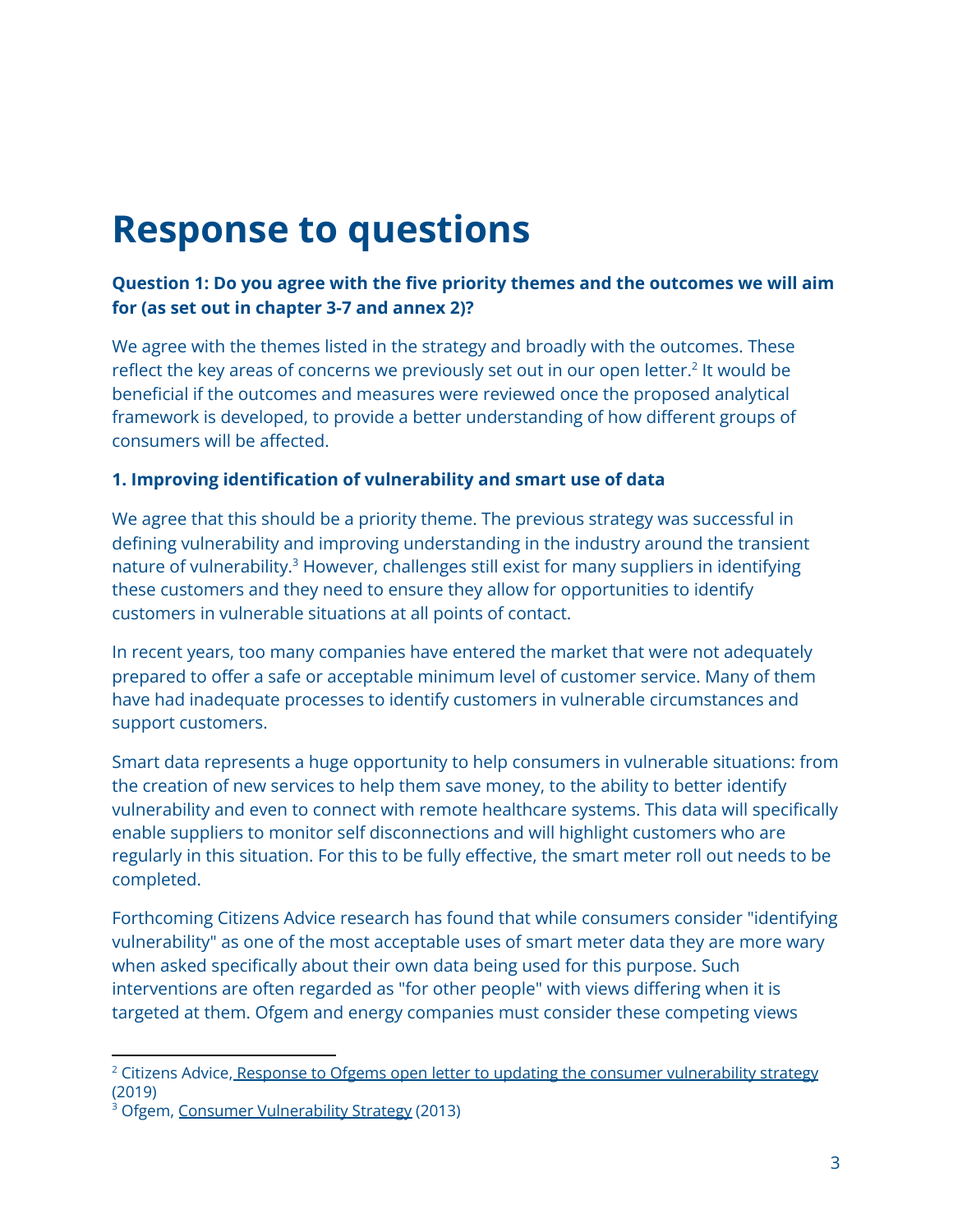when developing new ways to share and use data, and ensure the design of these policies provide consumers with transparency and control.

We would like to see energy networks become better at identifying customers in vulnerable circumstances - particularly transient vulnerability. Distribution Network Operators (DNOs) can and should improve the way they identify customers who should be on the PSR, and Gas Distribution Networks (GDNs) the way they find people eligible for a free gas connection under the Fuel Poor Network Extension Scheme (FPNES). We would like to see companies engaging with consumers in vulnerable situations as part of their ongoing engagement, and learning from each other as well as academia and charities who have been operating in this space.

Outcome 1A: We agree with outcome 1A, for the Priority Services Register (PSR) and other tools to be beneficial they will need to be regularly updated and this will require suppliers to take proactive action and measures. Although the measure listed for this outcome could be tougher, for example Ofgem could enforce the requirement that suppliers update their data including PSR data a set number of times each year.

We do have concerns<sup>4</sup> that customers of independent network companies (IDNOs and IGTs) may not receive the same level of support as customers of the larger, regulated networks. We would encourage Ofgem to review the social obligations and reporting requirements on those companies.

Outcome 1B: We agree with both this outcome and measure.

Outcome 1C: We feel strongly that this is an important outcome of the strategy and should be achieved by 2025. The smart meter roll out will provide suppliers with more extensive data on their customers and this should be utilised to target appropriate support to those in vulnerable situations. Critically, this data will allow suppliers to identify consumers who are regularly self-disconnecting. Suppliers should use this information to assess on an ongoing basis whether prepayment is safe and practicable, based on a consumer's topping-up pattern, consumption history, use of emergency credit etc.

# **2. Supporting those struggling with their bills**

We agree with this priority theme and are pleased with the increased focus on financial vulnerability in this strategy. While we agree that addressing affordability is ultimately a responsibility that lies with government, it is crucial that Ofgem ensures its work does not exacerbate vulnerability in any way.

Outcome 2A: We agree with this outcome and think the use of Social Obligations Report (SOR) data on the number of consumers on affordable debt repayment plans is a positive way to measure this. Smaller suppliers should be a particular area of focus. Our research,

<sup>&</sup>lt;sup>4</sup> Citizens Advice, [Independent](https://www.citizensadvice.org.uk/about-us/policy/policy-research-topics/energy-policy-research-and-consultation-responses/energy-policy-research/independent-energy-networks-what-are-they-and-what-do-we-know-about-them/) networks: what are they and what do we know about them?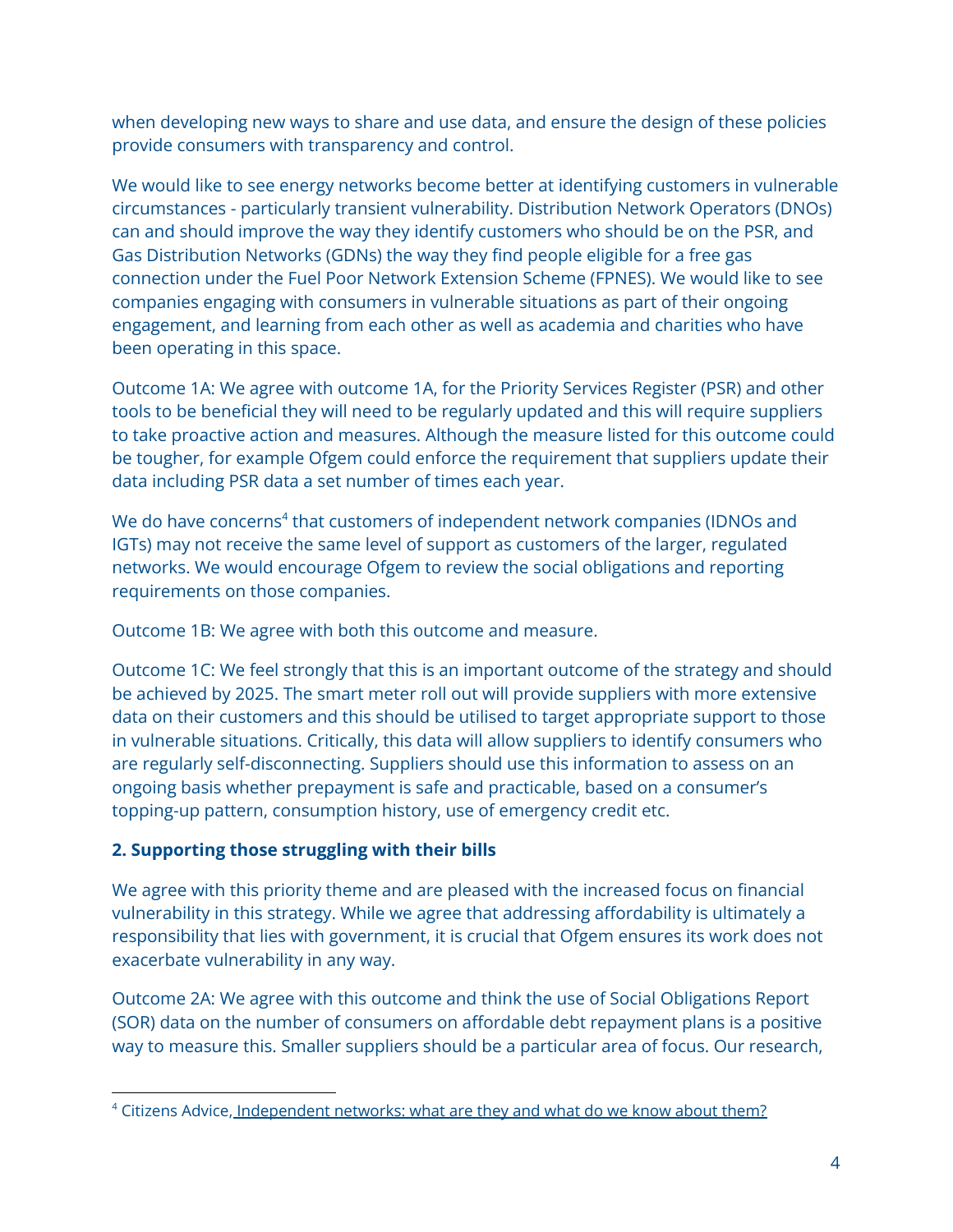which uses SOR data, shows that average repayment plan amounts are nearly three times higher for smaller suppliers. 5

Outcome 2B: Ofgem should be more ambitious and set a clear target to end self-disconnection by 2025. This is a practical goal as smart data offers an opportunity to monitor and respond to customers' topping up habits. Monitoring through the annual vulnerability report is important, but the measurement should be more specific and quantifiable with targets towards this goal for each year of the strategy. Please see page 15 and 16 for further information.

Outcome 2C: We agree with this outcome and measurement.

Outcome 2D: We think this is a very important outcome we would extend its measurement to include the impact on homes in fuel poverty. The Sia Partners study Ofgem commissioned this year showed that the scheme is cost effective, with a targeting rate of 50%. It is therefore, not just the number of connections that should be measured, but the percentage of homes that are actually in fuel poverty.

To improve the delivery of the FPNES, we think there is also a strong need to link it with other government schemes focussed on energy efficiency/fuel poverty. Currently, these schemes are not well aligned (even when determining eligibility), and no definable customer journey is followed by organisations delivering these schemes. We agree that further connections to the gas grid is a good measure for this outcome, but Ofgem should consider alternatives to the supplier-led model for delivering future energy efficiency benefits.

# **3. Driving significant improvements in customer service for vulnerable groups**

We agree with this priority theme and feel that 'customer service' should relate to both a customer's proactive and reactive interactions with a supplier. An energy company's services should be easy to access and navigate when a customer contacts them, but companies should also make efforts to identify and reach out to customers who need support.

Outcome 3A: A culture with a focused effort on identifying and supporting consumers in vulnerable situations is important. We agree that ongoing monitoring and dialogue, for example through tripartite meetings, should help monitor this outcome. Our upcoming "vulnerability indicator", which will rate suppliers on how they meet people's energy needs in respect to vulnerability, will be a helpful for measurement. Another measurement for this outcome should look at progress on proposals in the licensing review on corporate culture.

For energy network companies, the reputational incentive around vulnerability in RIIO-2 as well as the potentially continuing challenge groups could be used to monitor the extent to

<sup>&</sup>lt;sup>5</sup> Citizens Advice, Supply and Final [Demand](https://www.citizensadvice.org.uk/about-us/policy/policy-research-topics/energy-policy-research-and-consultation-responses/energy-policy-research/supply-and-final-demand-improving-support-for-energy-consumers-in-vulnerable-circumstances-who-fall-behind-on-their-bills/) (2019)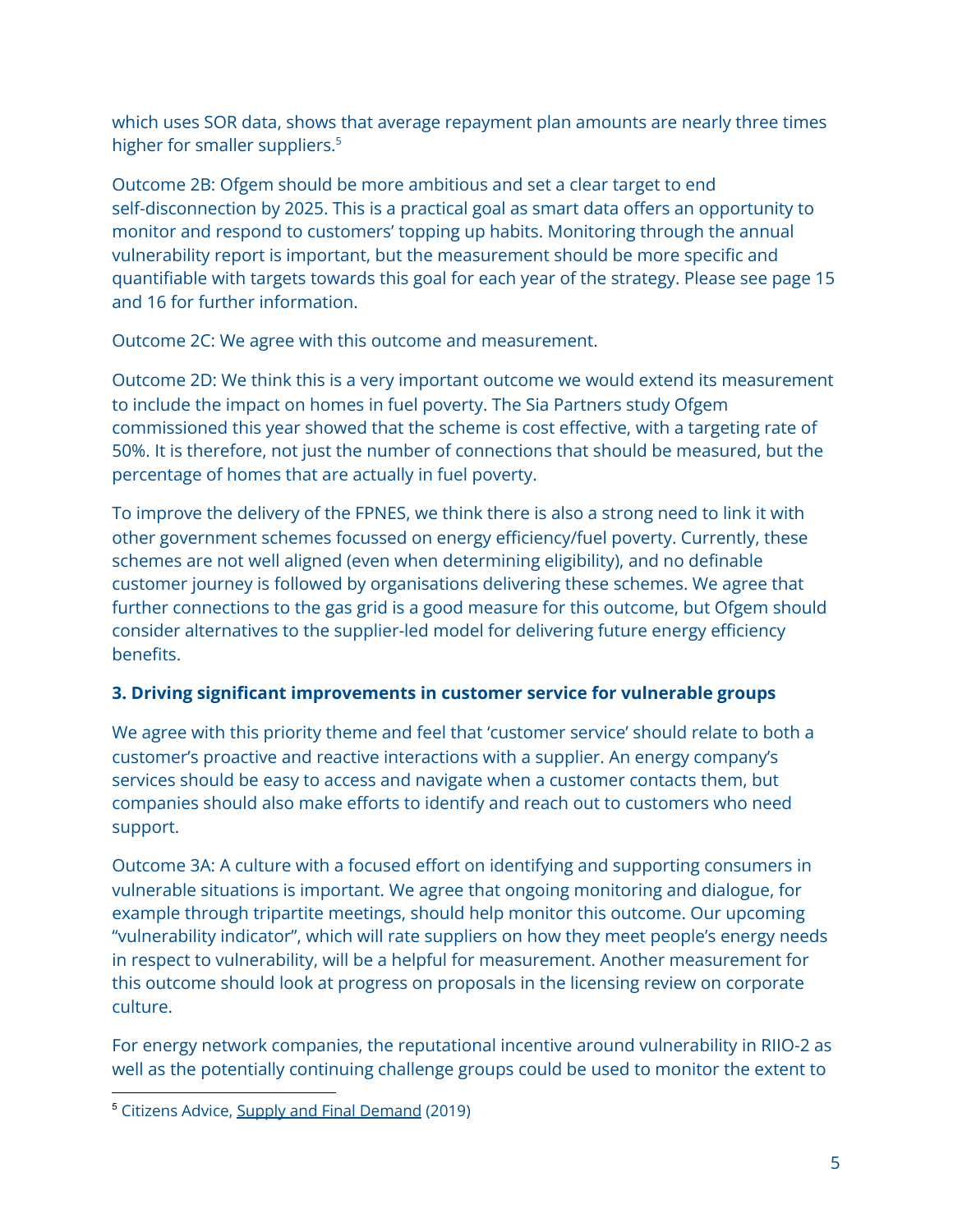which networks meet this outcome (as well as 3B and 3D below).

Outcome 3B: We agree with this outcome. We strongly feel there is a need for multiple communication channels, including a freephone number, and we were pleased to see this recommended in the recent Commission for Customers in Vulnerable Circumstances report.<sup>6</sup> Our data shows that telephone contact remains the preference for large numbers of consumers.<sup>7</sup> Ofgem should focus its scrutiny on a risk-basis, and as such prioritise those companies which do not have telephone services, or which heavily restrict access to them.

Outcome 3C: We strongly agree that new companies entering the market should be able to provide an adequate level of customer service to consumers in vulnerable situations. Tripartite meetings are an important way of monitoring this and we are pleased that Ofgem has recently taken steps to improve transparency over the compliance work that arises from these meetings. Entry testing is also important and we welcome proposals in the licensing review around ongoing requirements.

Outcome 3D: Suppliers should effectively identify consumers as eligible for priority services and provide consistent and high quality priority services in a timely way. Furthermore, we support the establishment of a single cross-sector PSR for energy and water, maintaining strong data privacy protections, to make it easier to get the right support across markets.<sup>8</sup> We're continuing to develop a solution to make the sign up process simpler and easier.

Outcome 3E: Consumers should have easy access to relevant information on how well energy suppliers support consumer needs, which they can take into account when switching. The Citizens Advice star rating provides data on elements of service that are relevant to all customers and includes some vulnerability aspects. Initially our new "vulnerability indicator"' is likely to cover a smaller number of suppliers and will not be updated as frequently as the star rating. It will be more beneficial to stakeholders by highlighting supplier practice in this area, rather than as a tool to aid informed choices.

# **4. Encouraging positive and inclusive innovation**

As the energy market transitions, innovative new services and products are to be expected and Ofgem needs to ensure these do not exclude certain consumers. The distributional impacts of the smart and low carbon energy transition need to be considered. Specifically in terms of people's ability to participate and access new products and services, and where the benefits and costs fall. The theme should be broadened to include a specific consideration of the level of choice vulnerable groups have in the market, in addition to a focus on innovation.

Outcome 4A: We are pleased to see Ofgem recognising the importance that all consumers need access to affordable energy and services, and agree that innovation is one way to

<sup>6</sup> Energy UK, Commission for Customers in Vulnerable [Circumstances](https://www.energy-uk.org.uk/our-work/commission-for-customers-in-vulnerable-circumstances.html) (2019)

<sup>&</sup>lt;sup>7</sup> Citizens Advice, Why energy suppliers need to keep their [customer](https://wearecitizensadvice.org.uk/why-energy-suppliers-need-to-keep-their-customer-phone-services-513b568848b1) phone services (2018)

<sup>8</sup> Citizens Advice, Review of the Priority Services Register: final [proposals](https://www.citizensadvice.org.uk/about-us/policy/policy-research-topics/energy-policy-research-and-consultation-responses/energy-consultation-responses/warm-home-discount-scheme-201819/) (2018)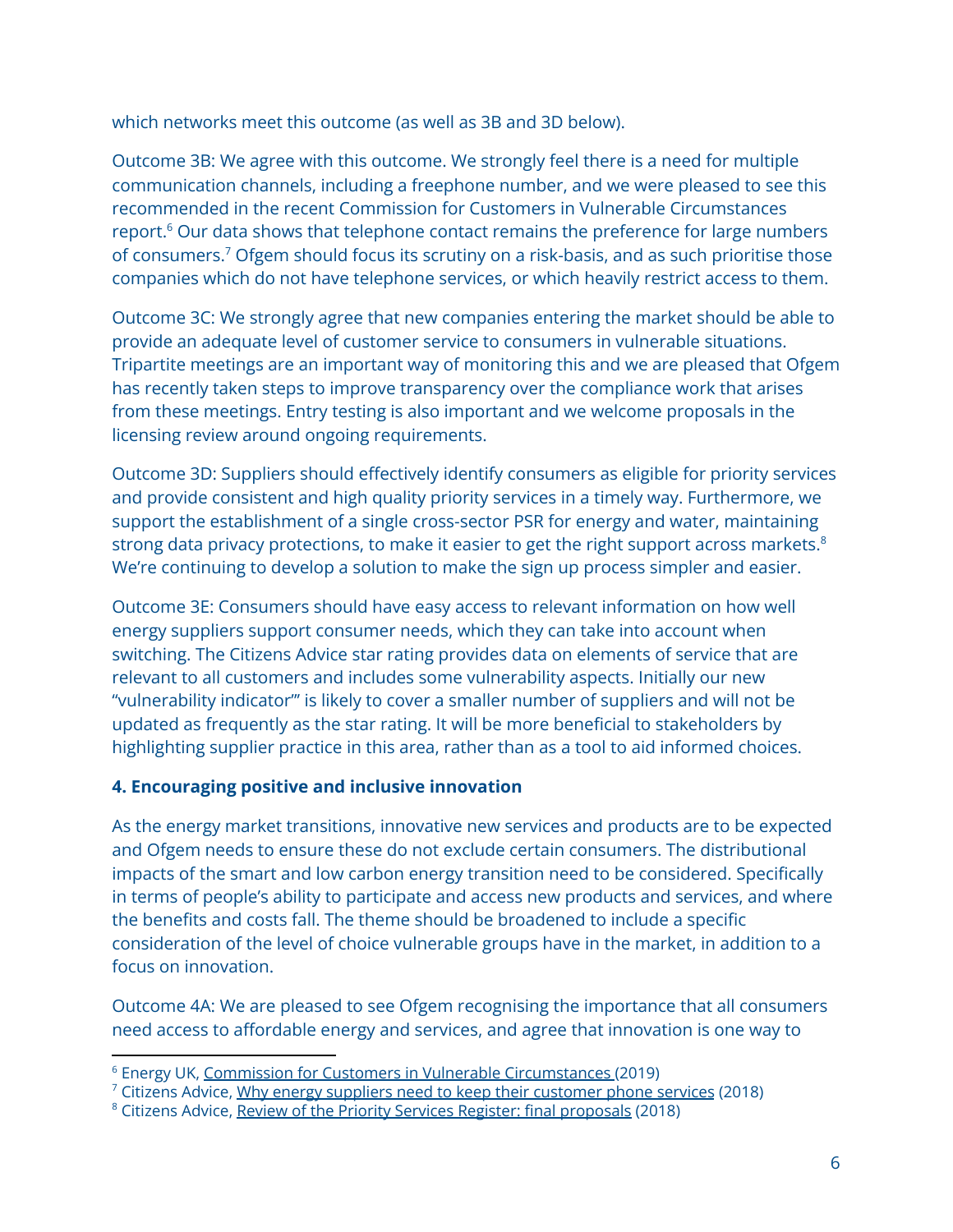enable wider access to services. Our recent report 'Future for All' identified that innovative supply models need to work for everyone, and that measures will need to be taken to ensure no groups are excluded. 9

However, we think there should be an additional measurement for this outcome for Ofgem to monitor the level of choice that customers with particular relevant characteristics have in the market. This could include by metering type, payment method, fuel and online or offline account management.

We are particularly concerned that people with prepayment meters or who wish to pay in cash have fewer tariff options, and that some energy suppliers are not offering these payment methods, even where they are required to do so under regulations. This limits competition in this segment and could lead to higher prices. This is particularly pertinent given the recent changes to the PPM price cap methodology, which have led to an increase in the amount consumers can be charged under the cap.

This is also pressing because our research shows that the risk of limited choice could increase for some consumers in a future market. For example, technology (EV, heat pumps etc) or geography may become more relevant characteristics to consider. Robust monitoring will enable Ofgem to assess these risks and identify where the regulator, government or consumer groups should intervene.

Ofgem should also include its trials as a means to support and measure consumer choice. Ofgem's consumer engagement surveys last year showed low levels of engagement for the most vulnerable groups of consumers, and identified a lack of confidence in comparing and choosing deals as a key barrier to engagement. The consumer engagement trials have demonstrated positive results among some vulnerable groups, by making the switching process easier and more accessible.<sup>10</sup> This work should continue and, if successful, be developed towards an enduring approach, with strong data privacy protections.

Outcome 4B: We agree with Ofgem that both suppliers and networks should demonstrate innovative measures to support consumers in vulnerable situations. We agree that Innovation Link's work is a practical way of measuring progress around this outcome.

We understand that the reporting requirements around the GD-2 'use it or lose it' allowance are yet to be decided upon. We would welcome Ofgem putting some structure around how network companies report on their innovative vulnerability work. So far the lack of a standardised reporting framework has made it difficult to carry out cross-comparisons when evaluating projects.

#### **5. Working with partners to tackle issues that cut across multiple sectors**

The most common energy problem that consumers seek help from our local Citizens

<sup>&</sup>lt;sup>9</sup> Citizens Advice, **[Future](https://www.citizensadvice.org.uk/Global/CitizensAdvice/Energy/Future%20for%20all_FINAL.pdf) for All (2019)** 

<sup>&</sup>lt;sup>10</sup> Ofgem, [Disengaged](https://www.ofgem.gov.uk/consumers/household-gas-and-electricity-guide/how-switch-energy-supplier-and-shop-better-deal/ofgem-disengaged-customer-database) Customer Base (2018)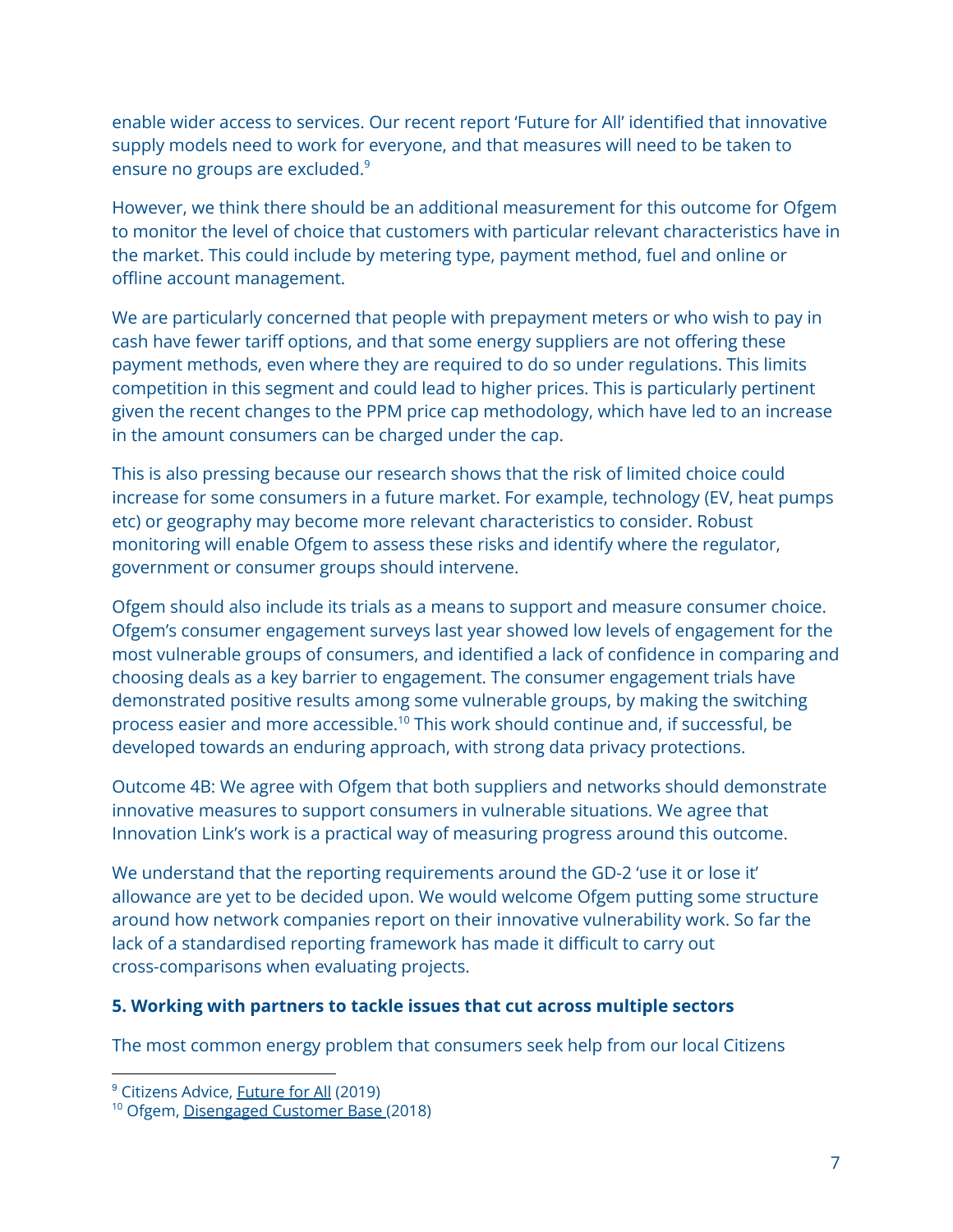Advice offices, is dealing with debt. Consumers struggling with their energy bills are often struggling to pay bills across multiple utilities and services and can find it difficult to seek help for all their debt problems.<sup>11</sup> We agree that regulated markets face similar issues on areas such as affordability, customer service and identification of customers in vulnerable situations and therefore working with partners across markets would be beneficial.

Outcome 5A: We agree with this outcome and measurement. Ofgem will need to go further in this area than previously, more formal ways of initiating cross sector work should be implemented. Ofgem needs to facilitate cross sector working and continue to provide funding for this research where possible.

Our forthcoming research into mental health shows that regulators need to work collaboratively to ensure there is a consistent floor of support that people with mental health problems can count on. Our data also shows that clients with mental health problems are more likely to need help with their essential services than those without mental health problems. Ofgem need to ensure that common outcomes for consumers across essential services are positive, regulators may not necessarily need to follow the same rules to achieve the best outcomes for consumers.

Outcome 5B: Third sector engagement will continue to be crucial to ensure Ofgem receives clear visibility of the real-time impact on people's lives of energy regulation. The original strategy noted the importance of this engagement and we welcome seeing it reiterated here. What is less clear is the range of organisations which are engaged directly by the regulator and how their feedback results in action by the regulator. Many third sector organisations have significant resource constraints and being able to clearly see the impact of their engagement with Ofgem is vital to ensure continual engagement.

We note with interest the intention of the Energy UK commission to investigate a proactive engagement with grass root level organisations that support consumers with advice.<sup>12</sup> Any good practice, particularly around engagement and the use of web portals, may be of great interest to all, including Ofgem.

Outcome 5C: We are supportive of the work of E-Serve. However, third-party financing in schemes like Feed-in-Tariffs or the Renewable Heat Incentive has democratised household access to government subsidy programmes, but these schemes need to be carefully designed and policed to ensure they do not risk placing vulnerable consumers in financial difficulty, or open them to exploitation by companies. The new model contract for third-party financing under the RHI is a welcome step forward. However there are several legacy issues with earlier third-party financing which continue to put consumers at risk.

Outcome 5D: We agree with both the outcome and measurement.

<sup>&</sup>lt;sup>11</sup> NAO, Regulating to protect consumers in utilities, [communications](https://www.nao.org.uk/wp-content/uploads/2019/03/Regulating-to-protect-consumers-in-utilities-communications-and-financial-service-markets-Summary.pdf) and financial services markets (2019)

<sup>&</sup>lt;sup>12</sup> Energy UK, Commission for Customers in Vulnerable [Circumstances](https://www.energy-uk.org.uk/our-work/commission-for-customers-in-vulnerable-circumstances.html) (2019)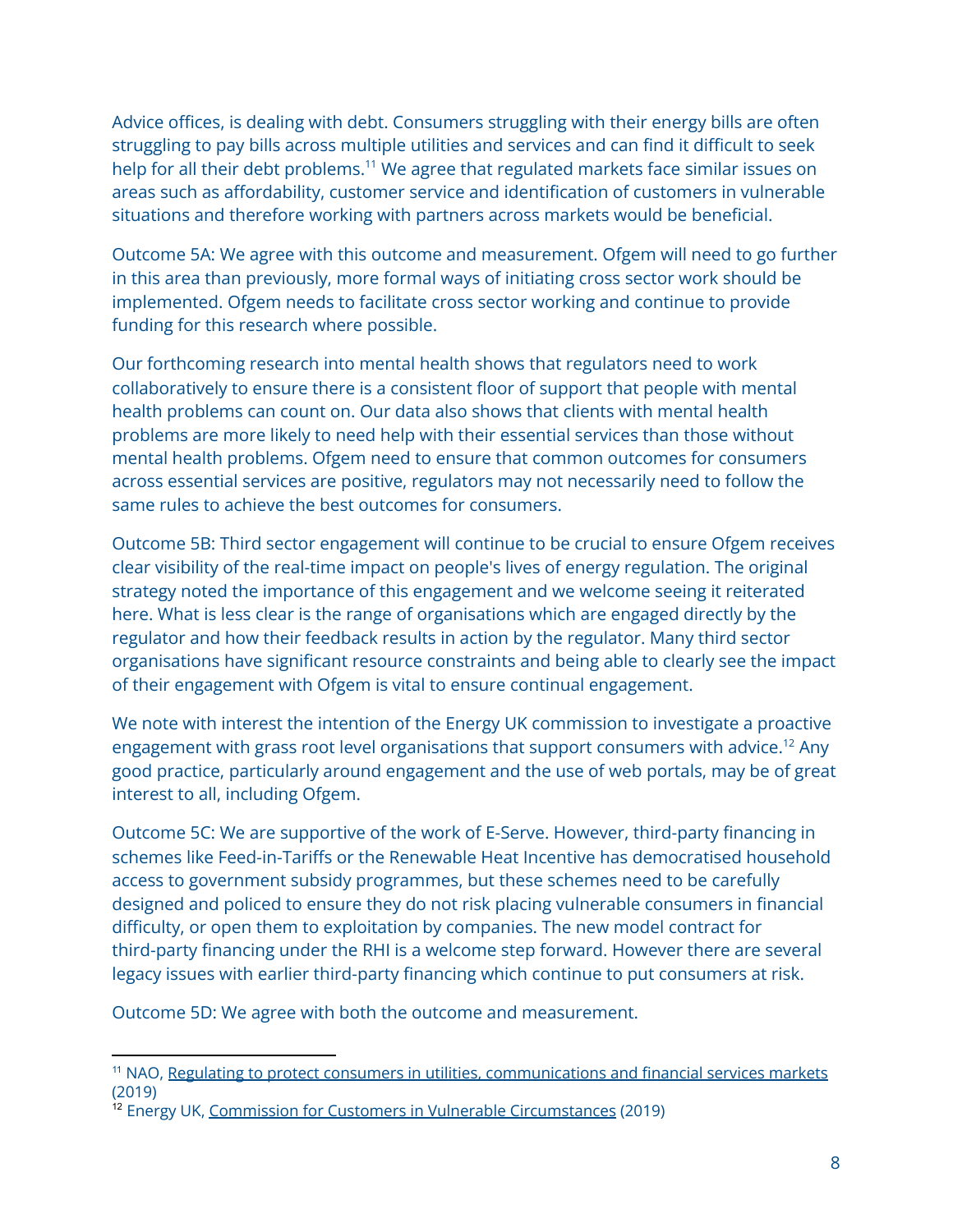# **Question 2: Do you agree with our approach on affordability? While we recognise this is a concern for many consumers in vulnerable situations, we think addressing wider affordability pressures is mainly a matter for government to address.**

Broadly, we agree that Ofgem's approach to affordability is in line with its powers and regulatory mandate. However, in future Ofgem should be less reticent in using the full extent of these powers to tackle affordability issues. We set out our views on a number of areas related to reducing costs for consumers in vulnerable circumstances below.

#### *Recent action by government and regulators*

Direct support through the energy system to help financially vulnerable consumers afford to pay their bills comes primarily through two measures - the price cap, which prevents suppliers charging excessively above an efficient cost, and the Warm Home Discount, which provides a rebate to certain financially vulnerable consumers. Both of these policies were put in place by government and are overseen by Ofgem.

Regulators have also taken other actions to directly help these consumers. The Competition Markets Authority (CMA) put in place a cap for prepayment customers, and following a recent review recommended that Ofgem keeps this protection for prepayment customers after the current cap expires in 2020. Prior to the market-wide price cap, Ofgem did put in place a price cap for consumers who received the Warm Home Discount, using its powers under the Gas and Electricity Acts.

We think these past actions generally demonstrate the right balance between the more targeted powers of the regulator and the broader and more redistributive action appropriate for government.

#### *Social tariffs and price caps*

Energy UK's vulnerability commission recently suggested that social tariffs would be a better approach to supporting financially vulnerable customers. It is our understanding that Ofgem considers that social tariffs would be sold below the efficient cost to supply energy, and would therefore have redistributive effects that it considers are a matter for government, rather than the regulator. In contrast, a price cap targeted at vulnerable consumers - even one set to a level as low as the efficient cost (i.e. with no headroom) would not be considered a redistributive policy, and would be within Ofgem's existing vires.

Ofgem should set its thinking out more clearly in the final version of its strategy. Although some in the sector are likely disagree with the characterisation of the current price caps as non-redistributive, we agree there is an important distinction between the types of intervention. We agree that under existing vires it would be inappropriate for Ofgem to deliver social tariffs, where such a tariff is defined as below the efficient cost to supply.

#### *Future price protection*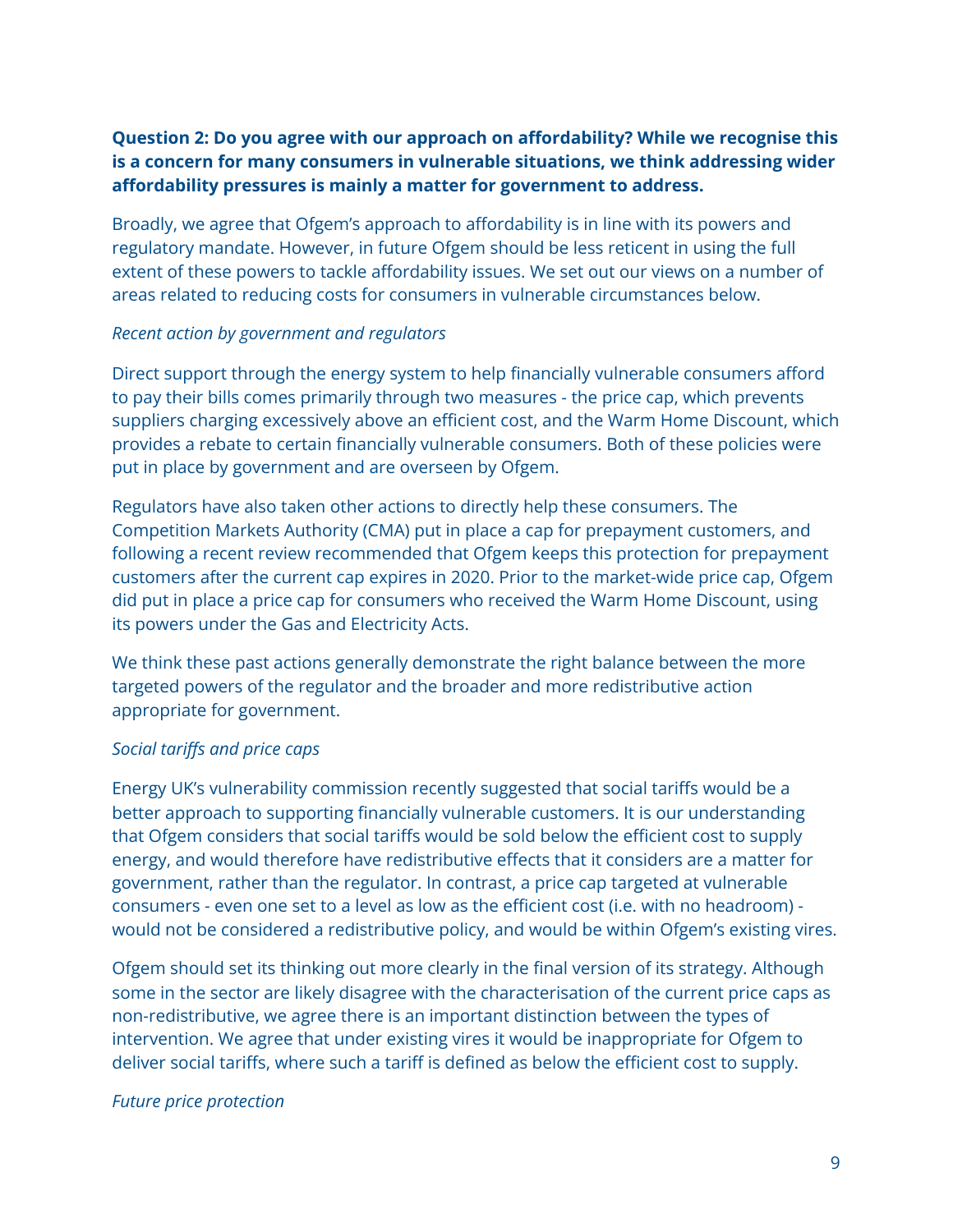Before the market-wide price cap is removed, Ofgem is required to assess whether certain groups - including vulnerable consumers - are still likely to face excessive prices and are in need of ongoing protection. The price cap legislation sets out that if Ofgem thinks this is the case, Ofgem must use its powers under the Gas and Electricity Acts as appropriate to address these problems.

We think that measures to tackle the loyalty penalty in the energy sector are likely to take time to have an effect - and even if they do so in general, there will still be some vulnerable groups that are at risk of overpaying for energy. They will need enduring protection.

The joint BEIS/Ofgem future energy retail market review is considering whether Ofgem's existing powers are appropriate, and what further action may be required to ensure all consumers - including those in vulnerable circumstances - receive a good deal. This review is the appropriate place to consider whether interventions like new social tariffs should be introduced. This must include evidence on whether social tariffs would result in benefits for eligible energy consumers that exceed that of a targeted price cap combined with the Warm Home Discount.

Following the conclusion of the future energy retail market review in early 2020, Ofgem should set out what forms of protection it would be able to put in place for vulnerable groups if the price cap is lifted. If the market-wide cap is removed at the earliest opportunity (January 2021) we would expect this to take the form of a targeted price cap, given that any alternative approach recommended by the review is likely to need a longer period of time to trial, develop and implement.

We will set out our view on future price protection measures in our response to the future energy retail market review consultation.

#### *Other action on affordability*

Aside from direct price interventions, lots of work currently underway in the sector including the smart meter roll out, settlement reform, future charging and access review and RIIO-2 price controls - that should reduce overall costs. However the benefits may not be evenly felt and some consumers may not benefit, or could even see costs rise.

Ofgem needs to consider the distributional impact of its programmes across different groups of consumers. It should ensure the impacts of costs are considered across the board, as small extra costs matter in aggregate and can affect the ability of those in vulnerable situations to afford energy. Where it identifies 'losers' from these changes it should consider what could be done to ameliorate these effects, and work with or make recommendations to government to consider which entity is best placed to put these measures in place.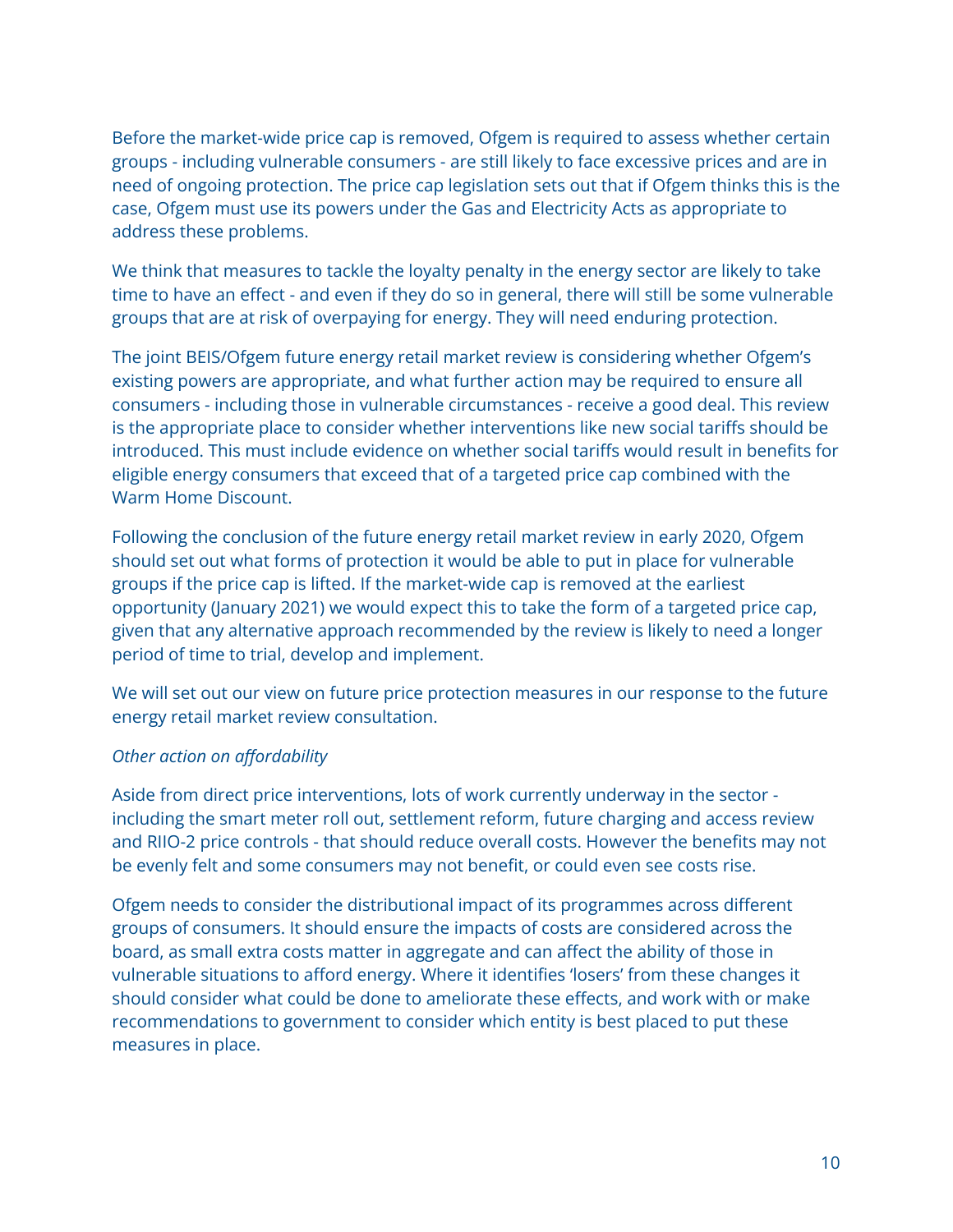Ofgem also needs to help more consumers in vulnerable circumstances benefit from switching. Ofgem's consumer engagement survey last year showed low levels of engagement for the most vulnerable groups of consumers, and identified a lack of confidence in comparing and choosing deals as a key barrier to engagement. In the longer term it is vital that Ofgem takes steps to make the market more competitive and easier to engage with for vulnerable consumers on poor deals. Its consumer engagement trials demonstrated some positive results where they have made the switching process easier and more accessible. Ofgem's work on these trials should continue and, if successful, be developed into an approach that is used on an enduring basis with strong data privacy protections in place.

Ofgem also needs to use its compliance and enforcement powers to ensure that energy suppliers are not exacerbating affordability issues. Billing errors remain the biggest issue that people contact our consumer service about, and these can cause consumers in precarious financial situations to fall into debt. Suppliers also play a vital role in identifying and signposting energy customers to relevant support. These are both areas of supplier performance that Ofgem should scrutinise in light of the new customer communication principles. We also support Ofgem's focus on strengthening the position of the ability to pay principles in the first year of this strategy.

## *The impact of net zero*

Going forward, Ofgem's duties may need to be flexible to change to help them better deliver affordable energy in the transition period to a net zero energy system, which is likely to incur high additional costs in the short to medium term. Ofgem's current duty is framed to protect the interests of current and future consumers of electricity and gas. Decarbonisation to net zero will require more radical changes especially in the areas of heat and transport which may create risks of conflict for electricity and gas consumers. Interests as citizens to align with net zero emissions could differ from the more narrow interests of specific groups of electricity and gas consumers.

We welcome Ofgem's recent effort to set out how its current duties cover the needs of the consumers towards net zero under its role to protect future consumers. However we still think there could be problems for Ofgem over what they should prioritise and how they can alleviate impacts on consumers. In this context we think there could be merit in an amending Ofgem's current duties to require them to have clearer regard to net zero, or for government to use a strategic policy statement to set out its expectations of Ofgem in regard to maintaining energy affordability during the transition to net zero.

Ofgem may also need to be more critical to government to ensure energy affordability in regards to distributional effects, and should have a role in identifying where there are injustices in the energy sector. If changes are needed and the levers to deliver them sit more naturally with government, Ofgem should take an active role in pointing them out.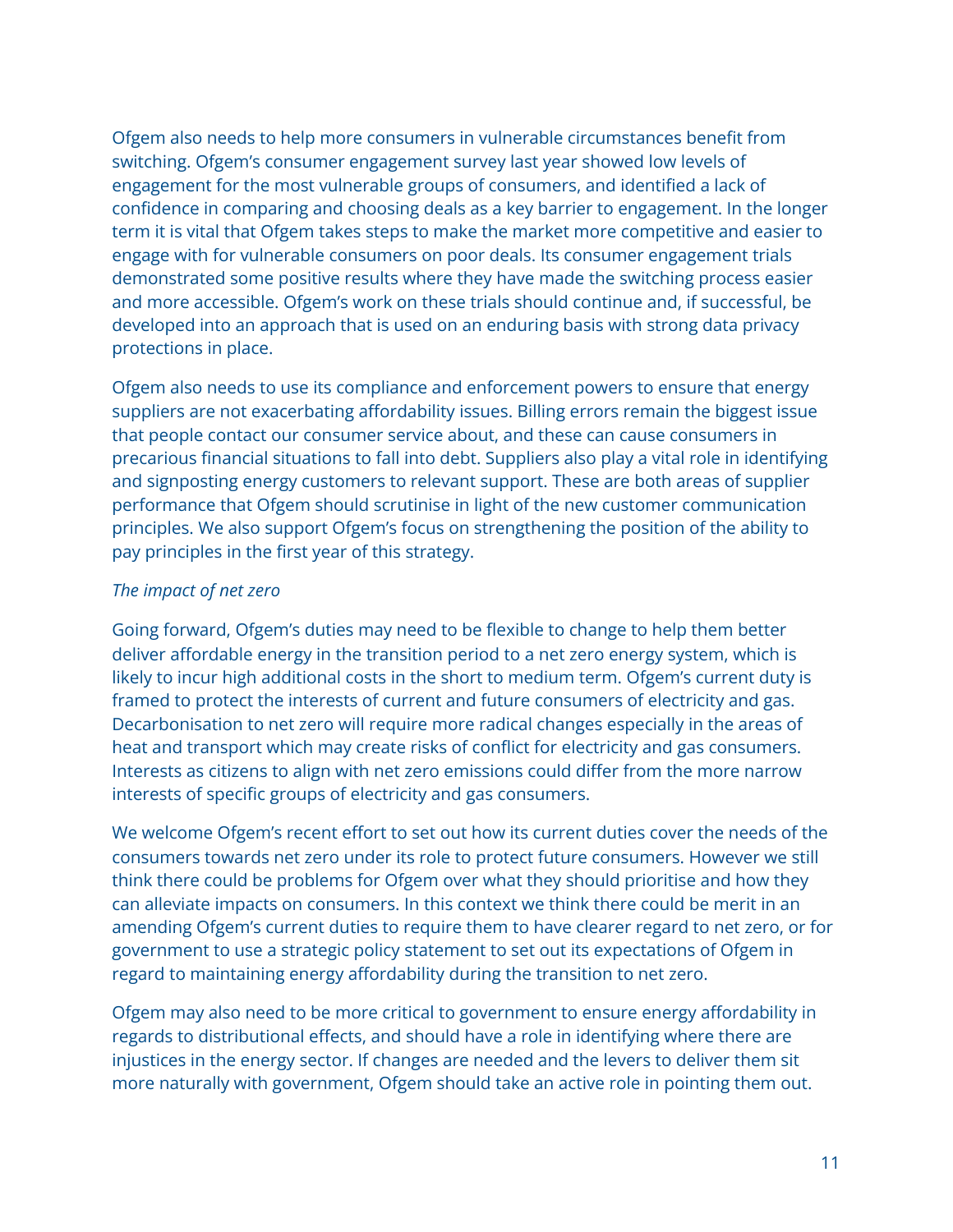# **Question 3: What more could be done through energy regulation to assist consumers in vulnerable situations in the longer term? How should any such further measures be funded?**

The recent future energy retail market review consultation sets out a range of possible options for preventing the re-emergence of the loyalty penalty once the market-wide price cap is removed, including which measures may be particularly relevant for vulnerable groups. We will respond in more detail to these proposals. However, we do think there are some other key challenges for regulation in the longer term.

## *The role of networks*

Regarding FPNES, as stated in our RIIO-2 sector specific response<sup>13</sup> we believe that providing more gas connections may not be appropriate in the future given the UK's previous and new (net zero) carbon targets. We are mindful of the CCC's recommendation not to provide new gas connections from 2025. Ofgem should consider exploring how the benefits of the FPNES (e.g. warmer homes, reduced bills and improved wellbeing) could be achieved.

Regarding future fuel poverty action by networks, as with any social obligation activities that network companies carry out, we believe it needs to be considered whether they have a comparative advantage in delivering them. There are many third sector organisations and local authorities that are better placed and have more experience than network companies. That said, network companies have some advantages they could leverage in the fight against fuel poverty. For example, they are area-based, unlike suppliers, they have daily contact with energy consumers, sometimes even entering their homes, and consumers do not tend to have the same suspicion against networks as they do against suppliers with whom they have a direct commercial relationship.

Ultimately, their activities should not duplicate, and ideally work to complement, any requirements on suppliers and other national schemes. This is why at this stage we refrain from making concrete suggestions for what activities networks should carry out in the future but would ask Ofgem and the government to come up with a holistic and coordinated fuel poverty strategy, which identifies a role for networks alongside other actors. That said, we believe the least energy networks can do is to make every contact with energy consumers count. They should

- use touch points to identify people that may be in fuel poverty,
- refer them to energy and income maximisation advice, and if appropriate
- refer them to energy efficiency schemes such as ECO.

<sup>&</sup>lt;sup>13</sup> Citizens Advice, RIIO-2 Sector specific [consultation](https://www.citizensadvice.org.uk/Global/CitizensAdvice/Energy/Energy%20Consultation%20responses/2Citizens%20Advice%20-%20RIIO2%20sector%20specific%20response%20-%20March%202019.pdf) (2019)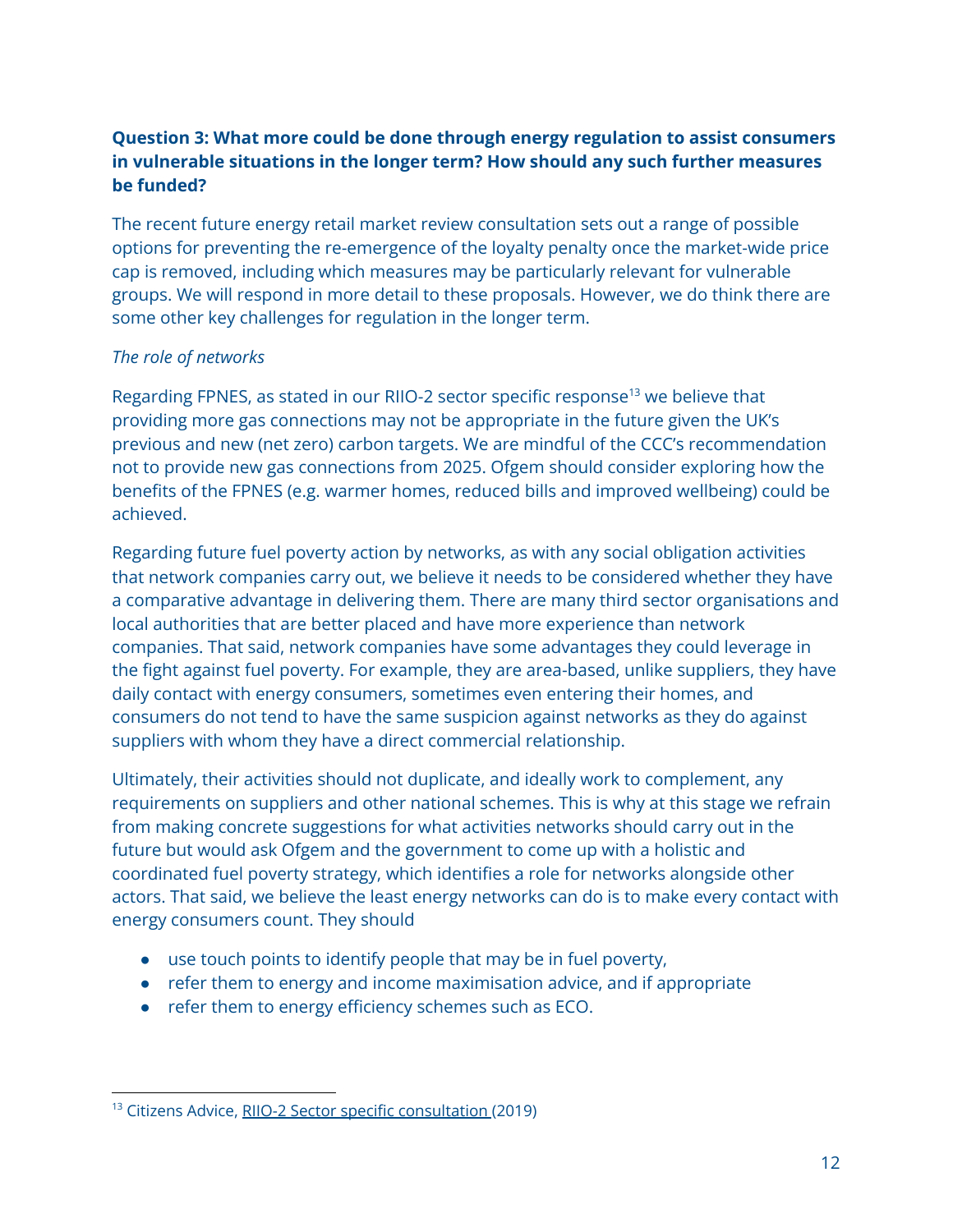It is possible that energy networks could play a role in a reformed ECO programme such as overseeing the delivery of measures, which could also take place outside the RIIO framework as part of network companies' commercial activities.

We are mindful, however, that any fuel poverty activities funded through the network price control is a regressive way of funding, as it appears as a proportion of the bill. Any network activity in this space, therefore, would have to be well justified.

#### *Understanding how new products and services interrelate with vulnerability*

As the retail market changes it is important that Ofgem takes action to ensure everyone can access a good range of services and products that meet their needs. In a more complex, specialised market there may be new ways in which consumers are likely to experience vulnerability. We've previously called for Ofgem to work with stakeholders to build an inventory of the emerging ways that future markets and systems might generate unfairness and leave consumers behind in the energy transition. 14

Some changes in the retail market may have much more significant impacts on how vulnerable consumers need to be protected. This could include 'meter splitting', whereby multiple companies provide electricity to a single customer, or 'mobile metering' of electric vehicles. If the system did move away from being based around a fixed supply point matched with a single supplier, many of the current protections and processes for vulnerable consumers would need to be reviewed.

#### *Digital disengagement*

Our research on future supply business models has shown that digital exclusion is likely to be one of the most significant barriers in preventing consumers from engaging in the market.<sup>15</sup> While there is scheduled to be a Universal Service Obligation for broadband by 2020, in practice there are likely to be a significant minority without internet access, with sporadic access (via a pay as you go mobile data), and many more with poor digital skills. Our research has also shown it is not just a lack of digital skills that prevents unconfident consumers from using digital comparison tools, they also have a general distrust in the market and believe things will go wrong when using these tools. 16

A route to market and support for consumers who are digitally disengaged will be needed for the foreseeable future. Ofgem's trials with disengaged customers have demonstrated the success of offline channels with particular vulnerable groups and we support this work being taken forward.

*Financial support to accessing products that may be of benefit to vulnerable consumers*

<sup>&</sup>lt;sup>14</sup> Citizens Advice, A price control for [everyone](https://www.citizensadvice.org.uk/Global/CitizensAdvice/Energy/RIIO-2%20Vulnerability%20Essays_FINAL%20(1).pdf) (2018)

<sup>&</sup>lt;sup>15</sup> Citizens Advice, **[Future](https://www.citizensadvice.org.uk/Global/CitizensAdvice/Energy/Future%20for%20all_FINAL.pdf) for All (2019)** 

<sup>&</sup>lt;sup>16</sup> Citizens Advice, The future of digital [comparison](https://www.citizensadvice.org.uk/Global/CitizensAdvice/Consumer%20publications/FutureofDigitalComparisonTools%20(1).pdf) tools (2017)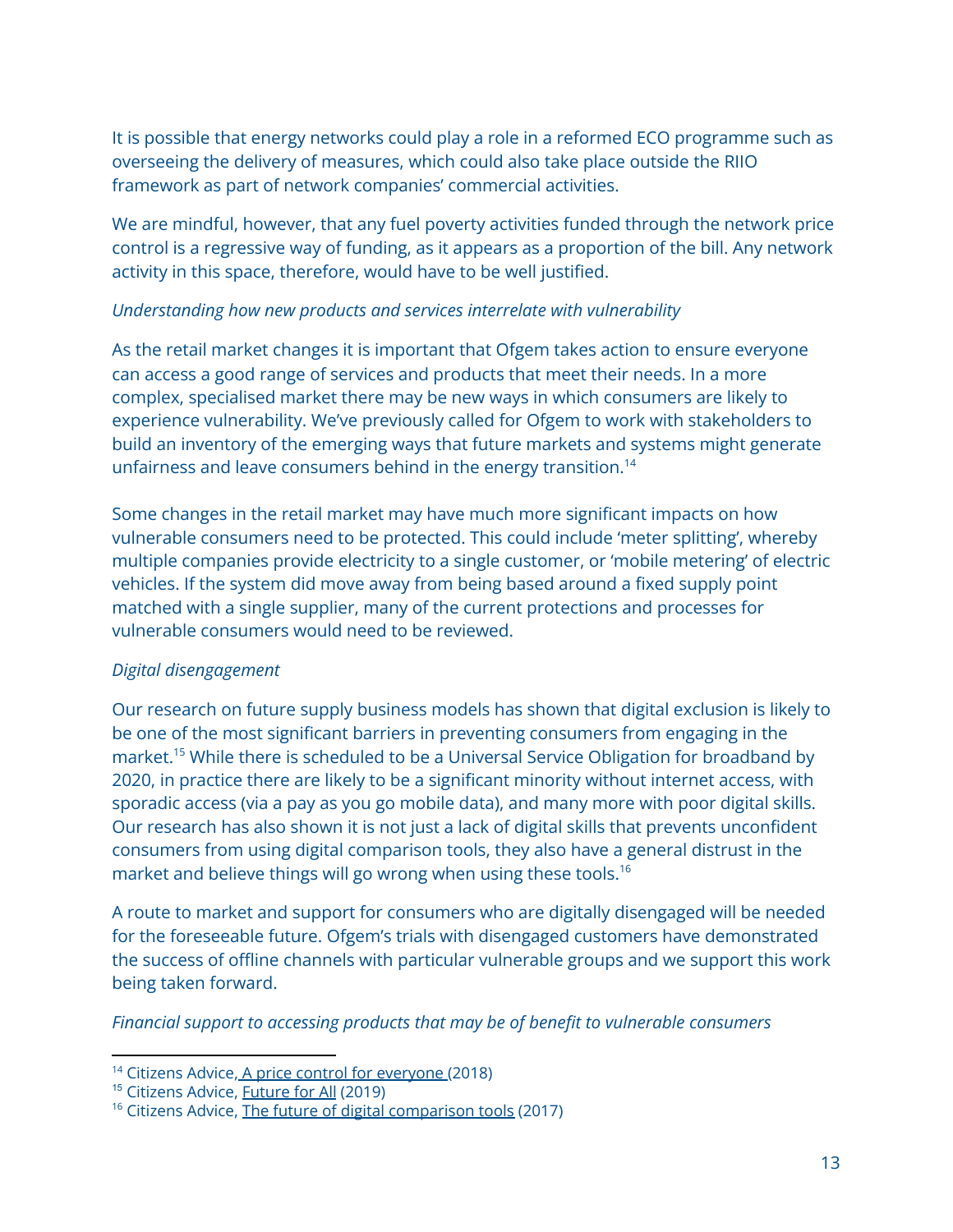Half hourly settlement (HHS) and the emergence of new time of use of tariffs could also increase costs for some consumers in vulnerable situations. To overcome barriers to benefiting from these changes, financial support is likely to be needed for technologies which can help vulnerable consumers be more flexible in their energy consumption. This could include smart technologies and domestic energy storage batteries. Ofgem should evaluate and monitor the impact of these changes on consumers.

#### *Third Party Intermediaries*

We think consumers should be equally protected no matter where they buy their energy. Non-licensed TPIs are likely to become more important in future considerations of vulnerability, especially where they take on more of the primary customer relationship. 17 For example, some auto-switching services are already taking on a role as the portal through which key communications are relayed. In this context it may be appropriate for TPIs to take steps to identify vulnerability, take steps to help meet the needs of these customers and, subject to data privacy rules, share information on vulnerability with the relevant licensed supplier and network. Otherwise, the current protection framework in which these responsibilities lie only with suppliers and, to a lesser extent, networks, is likely to be undermined.

Longer term, we think there is merit to the CMA's recommendation that TPIs should be subject to an activity-based form of regulation. $18$  This is reflected in the suggestion of modular regulation in the recent Flexible and responsive energy retail markets consultation, which would ensure a consistent approach and more equitable consumer outcomes.

#### *Transition to low carbon heat*

The CMA has recommended that Ofgem become the designated regulator for district heating.<sup>19</sup> The regulatory design for this market will need to include a consideration of vulnerability, the extent to which gas and electricity market protections are applicable, and any specific risks consumers using this technology face which may need additional rules. In our recent report around the future of heat, we have stated the need for a statutory consumer advocate to be established for heat networks, this will help provide dispute resolution and targeted assistance for consumers in vulnerable situations experiencing problems. 20

# **Question 4: Do you agree with our proposals for the first year of the strategy?**

<sup>&</sup>lt;sup>17</sup> Citizens Advice, **[Future](https://www.citizensadvice.org.uk/Global/CitizensAdvice/Energy/Future%20for%20all_FINAL.pdf) for All (2019)** 

<sup>&</sup>lt;sup>18</sup> CMA, Digital [comparison](https://www.gov.uk/cma-cases/digital-comparison-tools-market-study) tools market study (2017)

<sup>19</sup> CMA, Heat [networks](https://www.gov.uk/cma-cases/heat-networks-market-study) market study (2018)

<sup>&</sup>lt;sup>20</sup> Citizens Advice, [Keeping](https://www.citizensadvice.org.uk/about-us/policy/policy-research-topics/energy-policy-research-and-consultation-responses/energy-policy-research/keeping-warm-the-future-of-heat/) warm: the future of heat (2019)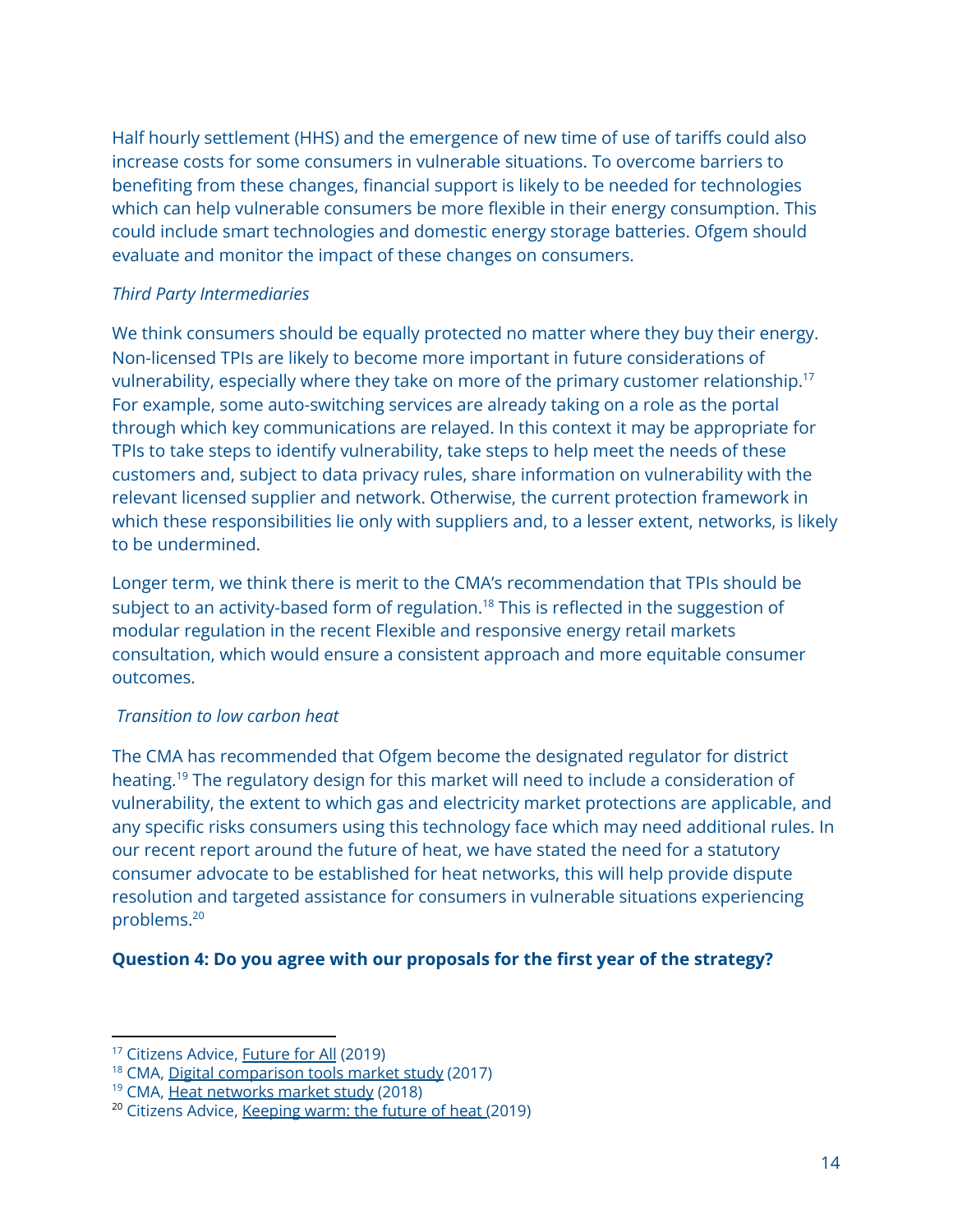We agree with Ofgem's proposals for the first year of the strategy. We would like to see a similar breakdown of proposals for each subsequent year as the strategy progresses, for example as part of Ofgem's forward work plan or annual vulnerability report.

# **Create an analytical framework to consistently assess the impact of our policies on particular groups of consumers in vulnerable situations**

We think this is an important step to help identify those in vulnerable situations that will need more targeted support. It is vital that Ofgem has a framework in place to see the impacts and to help ensure policies are achieving the best outcomes for consumers.

We are keen to know more about how Ofgem will identify different groups of consumers in this framework compared to those used previously. We agree that is important that the previous consumer archetypes used are updated to represent today's society. It would also be useful to have clarity on how the framework will be used once established.

# **We aim to strengthen protections to protect consumers in vulnerable situations from self-disconnecting their pre-payment meters**

We are pleased to see Ofgem addressing our longstanding concerns on the number of people regularly self disconnecting. Although many consumers using prepayment find it a useful way to manage their energy, we have serious concerns about the experiences of some of these consumers (as set out in our response to Ofgem's recent call for evidence on self-disconnection<sup>21</sup>).

Our research last year showed that 140,000 people using prepayment meters are 'self-disconnecting' each year because they could not afford to top up. $^{22}$  The vast majority of these households that self-disconnected contained a child or a person with a long term health condition. Out of those that had self disconnected in our study, over half felt that being disconnected had negative impacts on them, both physical and emotional.

Smart meters provide a significant opportunity to improve outcomes for prepay consumers for example they will allow for the introduction of smarter notifications and prompts for consumers to alert them before they disconnect. They will also allow for better monitoring of self disconnections by suppliers.

In order to end self-disconnections in the duration of the strategy it is vital that protections are strengthened to support those self-disconnecting in vulnerable situations as soon as possible.

We think that there are a range of steps that should be considered as part of a package to help eliminate self-disconnection. Ofgem need to ensure suppliers tackle the barriers that

<sup>&</sup>lt;sup>21</sup> Citizens Advice, Response to Ofgem's call for evidence on prepayment [self-disconnection](https://www.citizensadvice.org.uk/about-us/policy/policy-research-topics/energy-policy-research-and-consultation-responses/energy-consultation-responses/response-to-ofgems-call-for-evidence-on-prepayment-self-disconnection-and-self-rationing/) and [self-rationing](https://www.citizensadvice.org.uk/about-us/policy/policy-research-topics/energy-policy-research-and-consultation-responses/energy-consultation-responses/response-to-ofgems-call-for-evidence-on-prepayment-self-disconnection-and-self-rationing/), (2019)

<sup>&</sup>lt;sup>22</sup> Citizens Advice, [Switched](https://www.citizensadvice.org.uk/about-us/policy/policy-research-topics/energy-policy-research-and-consultation-responses/energy-policy-research/improving-support-for-prepay-customers-self-disconnecting/) On (2018)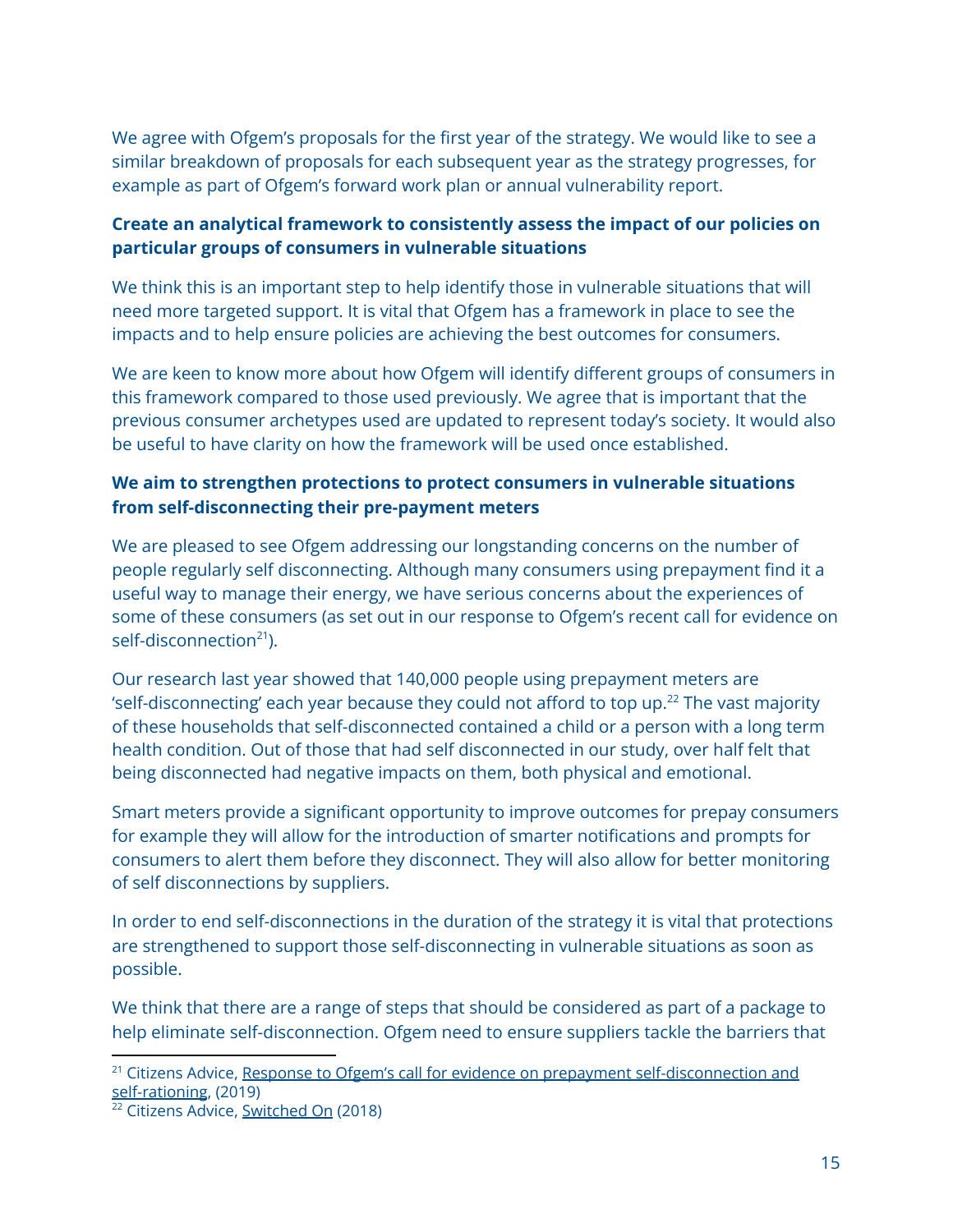prevent consumers who self-disconnect from contacting their supplier and receiving appropriate support and referral to help. Ofgem should require suppliers to reassess on an ongoing basis whether prepayment is safe and practicable, and move people to another payment method if not. Suppliers also need to look at whether debt repayment arrangements are appropriate for their customers; our research found 44% of those who self-disconnected because they could not afford to top up were repaying a debt.

#### **Consult on our proposals for the future energy retail market**

We were pleased to see the publication of Ofgem's consultation on flexible and responsive energy retail markets and look forward to submitting our response.

# **Consider formalising the Ability To Pay principles in our rulebook to provide targeted support to consumers facing payment difficulty**

As we outlined in our open letter $^{23}$ , customers need to be asked to repay debt in a fair and manageable way. We're concerned that Ofgem's Social Obligations Reporting shows large disparities in the amount of debt suppliers are collecting, with small suppliers collecting around three times as much as large suppliers. This suggests that suppliers may not be consistently following the Ability to Pay principles when setting repayment levels.

We are pleased that Ofgem is taking forward work on the Ability to Pay principles following our call for these to be strengthened earlier this year. Our initial view is that it would be a simple and straightforward step to move them into the licence conditions, subject to legal review to ensure the language is appropriate for this context. This would make these rules more prominent for suppliers and carry more force.

# **Propose a requirement on gas network companies to adhere to a vulnerability principle, similar to the obligation that we have placed on gas and electricity suppliers**

We are glad to see that Ofgem has followed our recommendation to introduce a vulnerability principle for GDNs, which we put forward in the GD-2 Customer and Social working group earlier this year. It is important that energy network companies support consumers in vulnerable situations as part of business as usual. We agree that a principles-based Licence Obligation will make network companies more accountable for the minimum service they provide for consumers in vulnerable situations.

Distribution networks are in touch with their customers every day, particularly gas networks through their mains replacement programme and emergency responses. These companies should do more to make every contact with a customer in vulnerable circumstances count, by providing support or having clear referrals in place to someone

<sup>&</sup>lt;sup>23</sup> Citizens Advice, Response to Ofgems open letter to updating the consumer [vulnerability](https://www.citizensadvice.org.uk/about-us/policy/policy-research-topics/energy-policy-research-and-consultation-responses/energy-consultation-responses/citizens-advice-response-to-ofgems-open-letter-to-updating-the-consumer-vulnerability-strategy/) strategy (2019)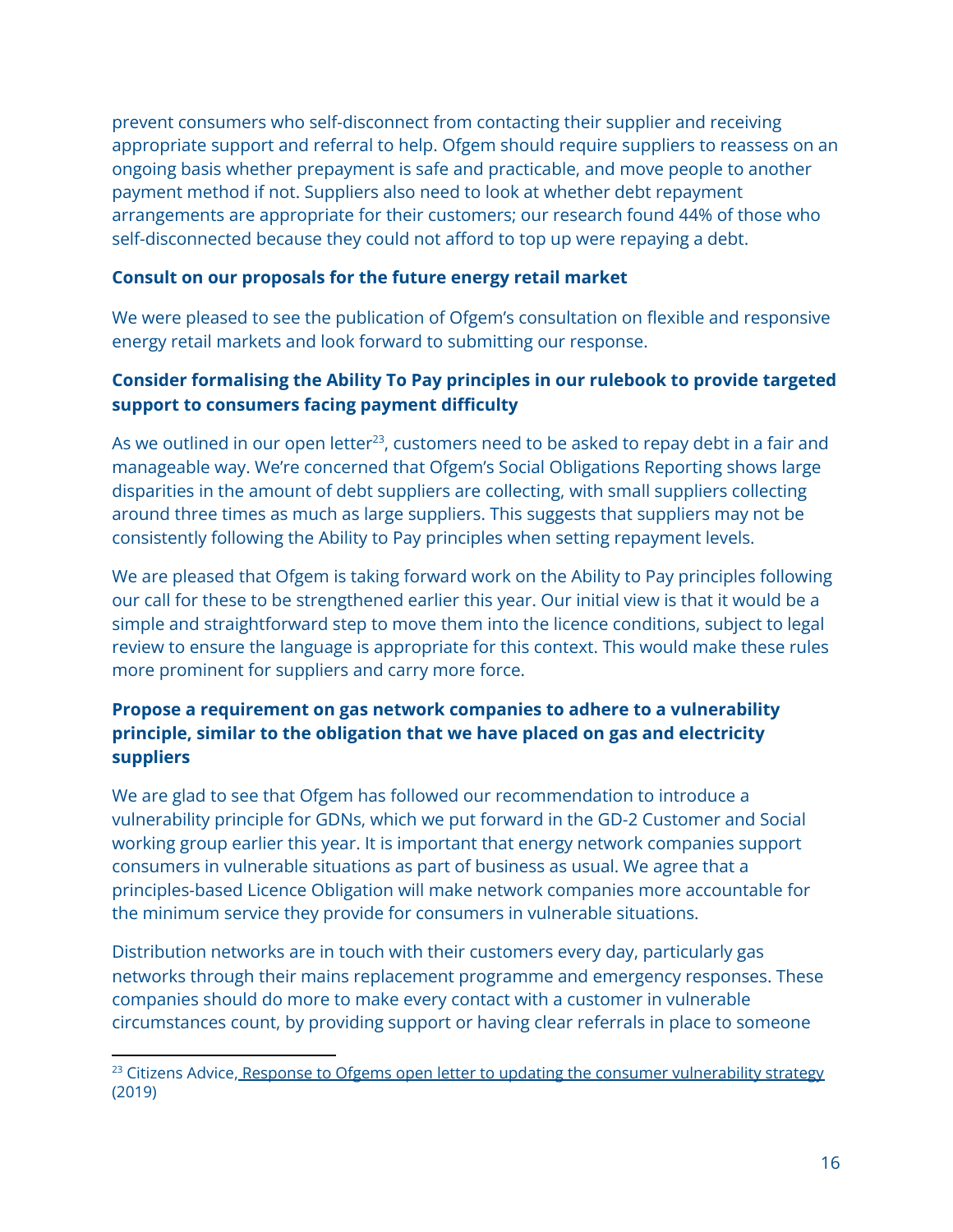who can. We believe all networks should consider the needs of their vulnerable consumers and have appropriate referral arrangements in place to address them.